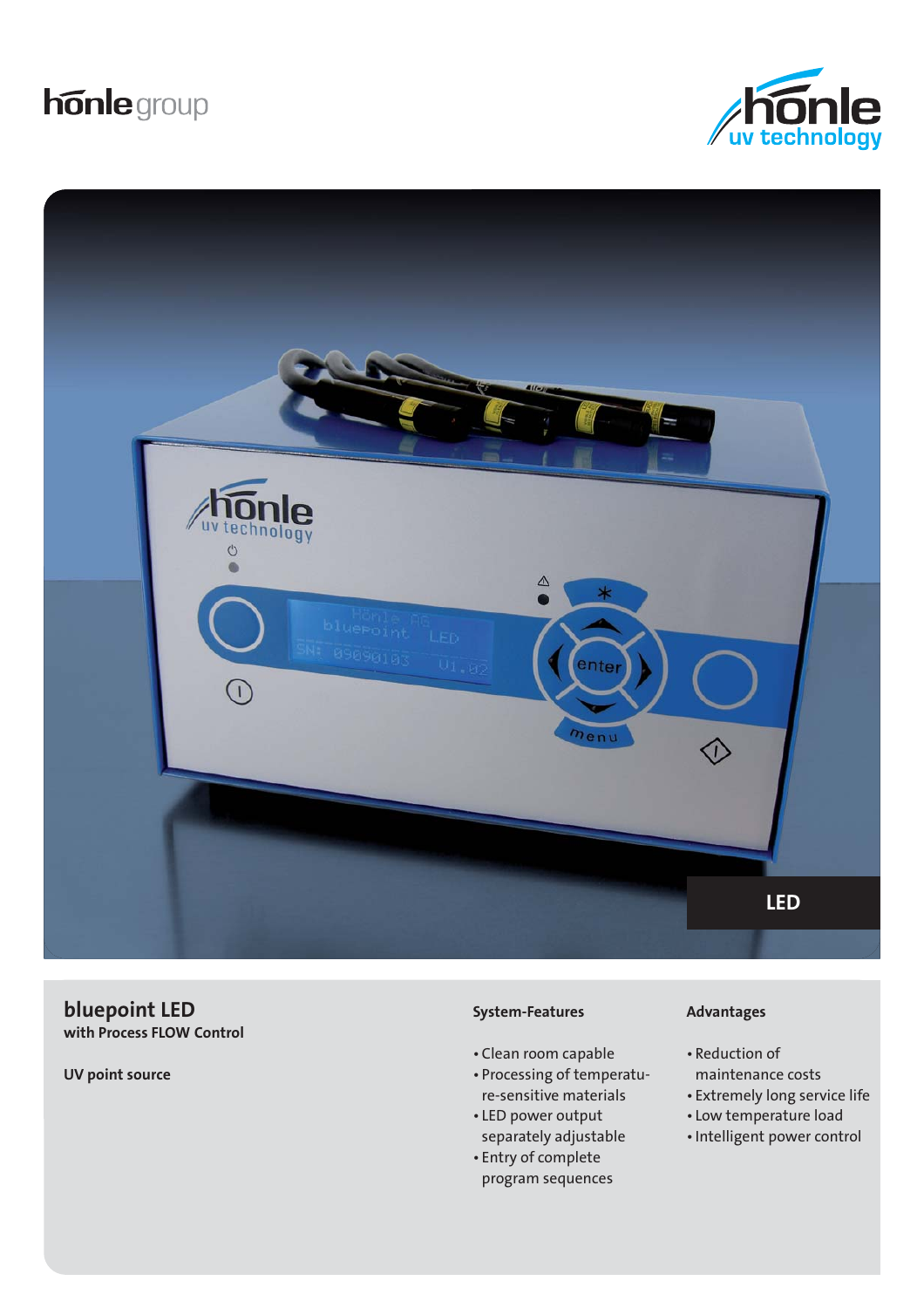## **bluepoint LED**

**bluepoint LED** has been developed for all applications requiring a **most intensive UV irradiation**. Thanks to its high intensity and the possibility to program complete process sequences, e.g. exposure series with different intensities and holding times, it is possible to realise **shortest cycle and machine throughput times** especially in fully automated production lines.

The typical **service life of a LED is longer than 20,000 hours\***. The LEDs can be switched on and off as often as necessary. They do not require a heating or cooling phase. The emitted wavelengths are 365/385/405 nm +/- 10 nm. It is thus possible to adapt the intensity to any application in question.

Up to four LED heads can be connected to the operating unit whereby the diodes can emit **different wavelengths**. Each LED can be **activated separately**. bluepoint recognises autonomously the type of LED and automatically adapts the parameters.



#### **Applications**

bluepoint spot sources are appropriate for various applications like:

- Bonding, fixing or encapsulating of components in the electronic, optical or medical sector
- Fluorescence stimulation for materials testing and picture processing
- High-intensive UV irradiation in the chemical, biological and pharmaceutical sector
- UV-irradiation for different applications in a clean room

#### **Lamp activation**

The irradiation time can be adjusted for each LED head separately in range between 0.1 and 999.9 seconds. The alternative is a continuous operation. With a very long non-stop irradiation, an additional passive cooling of the heads may be necessary.

The **electric lamp power output can also be adjusted between 10% and 100% in 1%-steps** (depending on the LED head). The unit registers the LED operating hours as well as the unit's operating hours.

Due to the application bluepoint LED offers different modes of power control. In the standard power-mode a value between 10% and 100% is forced, according to which the LED capacity gets adjusted.

The ConstPower mode allows an almost constant optical output. In this mode the intensity of irradiation is kept constant over a broad temperature range. For a short time irradiation with longer breaks between separate irradiation cycles the optical output can be maximised in the PeakPower mode.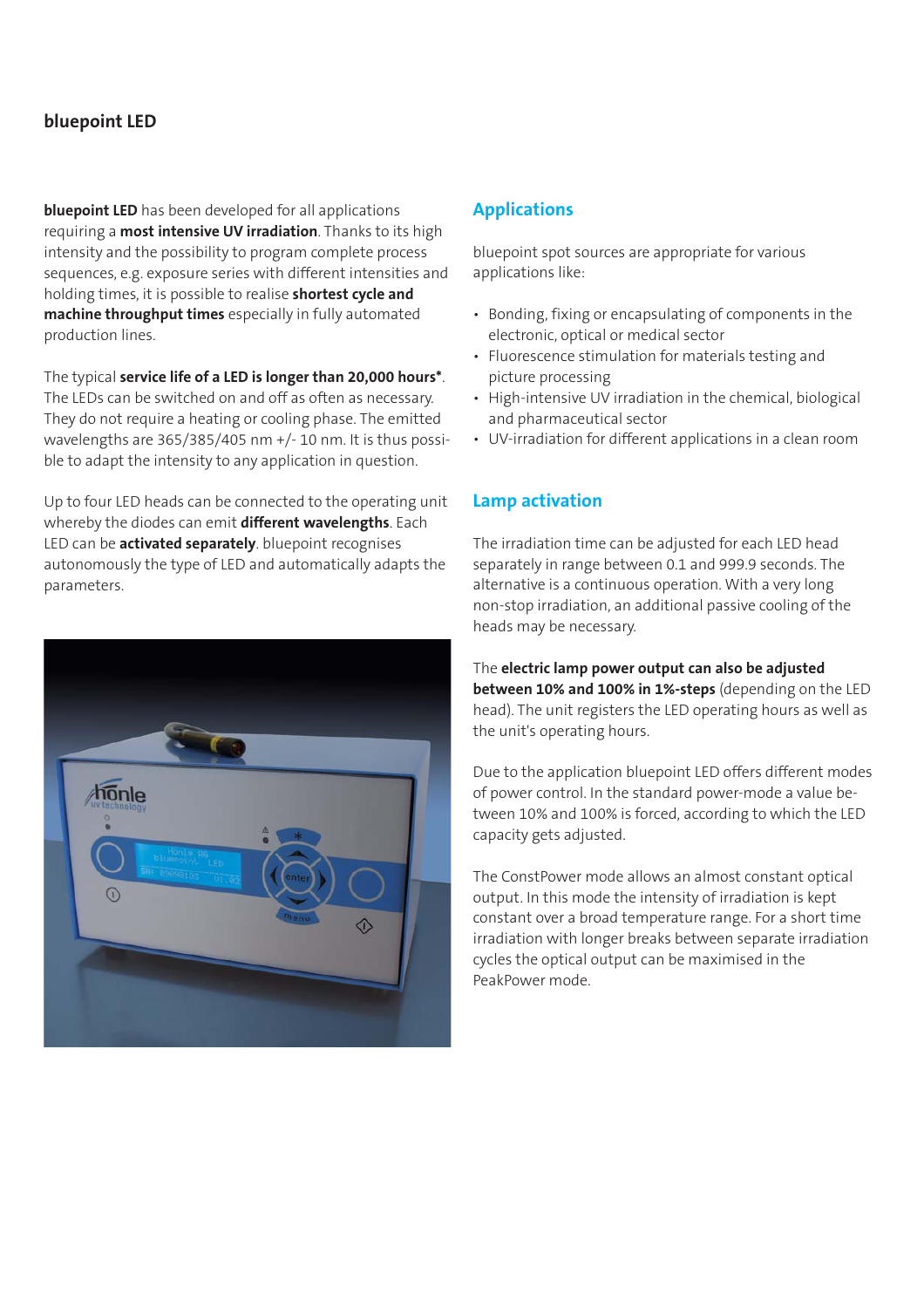#### **Interfaces**

bluepoint LED has the following interfaces:

- PLC inputs: 4x LED on, start "Process FLOW Control" (PFC), inquiry input for PFC, start calibration through PLC
- PLC outputs: 4x status LED (LED on, LED off, LED error, LED warning), 1x status unit (unit on, unit error, PFC is running, …)
- Dry contact with selectable function (cf. PLC outputs)
- RS 232 interface for programming the operating parameters, for operating the unit with PLC or PC, for transferring program sequences or for downloading the update of the operating software
- Foot switch
- Release safety circuit
- Signal "Radiation on"
- Safety code in order to protect the unit against unauthorised use

## **Process FLOW Control**

With bluepoint LED, **complete process sequences can be programmed**. They can be entered through the control system or by transferring a text file compiled on PC. The following sequences can be programmed:

- Exposure series with different intensities
- Activation of external handling components
- Holding times
- Conditional commanding depending on extern control signals

## **Further features**

All parameter settings can be filed in six memory locations and reloaded when needed. The language for the menu texts can be selected between German, English, French or Italian.



#### **Advantages of the LED technology**

LEDs do not emit IR radiation. Thanks to the inferior tem perature load of the substrate, even temperature-sensitive materials can be irradiated. The different spectra available guarantee a safe and fast curing. As LEDs do not require a heating phase, LED heads can be switched on and off without any problems: they are immediately ready for operation.

Moreover, the following features characterise bluepoint LED:

- Large and clear display with all relevant information
- Intelligent power control (for each LED head separately)
- Temperature compensation of the LED
- Entry of complete program sequences